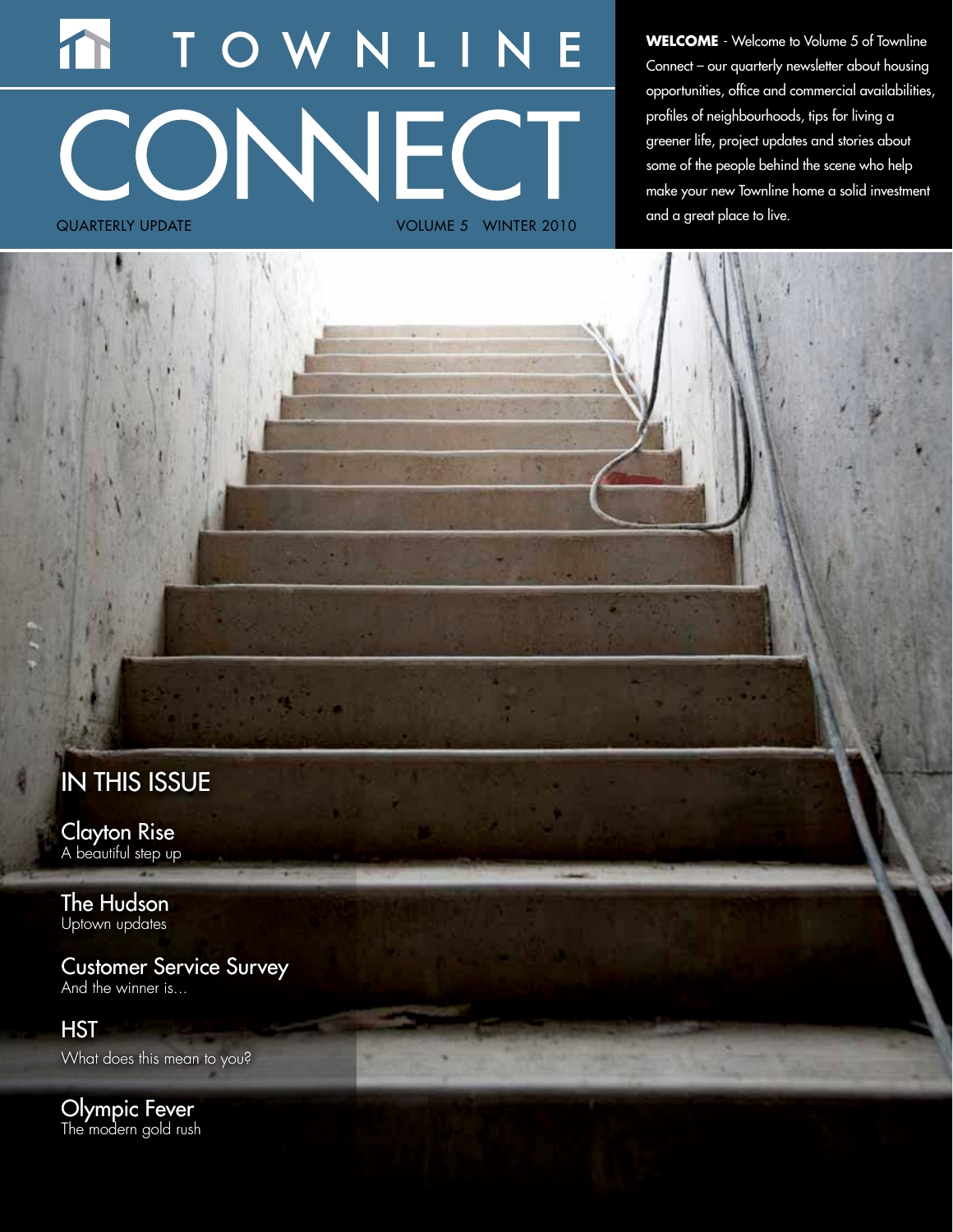## **CLAYTON RISE: A beautiful step up**



There's always something special about beginning a new year. But this year there are more 'something specials' than usual. As the entire region gears up for the Olympics, Cloverdale is buzzing with some news all its own: the latest addition to the Townline family, Clayton Rise.

In the heart of Cloverdale – a neighbourhood full of amenities and charm – Clayton Rise is a great place to call home. There are 143 townhomes, each with huge windows and open floorplans. And it's all built on a rise that offers spectacular views of Mount Baker and the Fraser Valley.

**June** was all about setting the scene. The site was excavated, roads went in, and concrete started pumping.

In July, The Clubhouse started taking shape and framing began on the townhouses.

In **August**, with framing and rough-ins complete, the windows and doors installed, and the roofs on, the townhomes started to really look like, well, homes.

There's a serene, almost rural feel here that works as an ideal backdrop to the relaxed lifestyle Clayton Rise offers. Take the quiet luxury of our cultivated community greens and our network of footpaths. Or the no-membershiprequired on-site gym. Or the social possibilities of the 5,000 square foot Clubhouse - think games night with your new neighbours, a picture-perfect baby shower, playoff hockey on the big screen… And, of course, there are all the shops, restaurants, parks and schools right near by. It all combines to create a convenient, community-focused lifestyle.

**September** brought brick to portions of the townhouse exteriors and insulation and drywall to their interiors.

October, for the townhomes, was all about interior finishes – cabinets, millwork and flooring. On The Clubhouse, the focus was on the basics – plumbing, electrical and insulation.

In **November and December**, the community entrance to the townhomes was started and The Clubhouse pool began taking shape.

Last June, when it all started, 2010 still seemed a long way off. Now that it's here, we can't help but be pretty proud with what's been accomplished:

And now, with months of hard work behind us, the initial townhomes are almost complete.

We're excited. After all, everything we've introduced to the community so far has been the talk of the town. Heritance – family houses on quaint, neighbourly streets – is almost sold out with only four homes remaining. Compass – thoughtfully constructed, contemporary townhomes and apartments – sold out last spring.

So take a look at our website, claytonrise.com, to learn more. We're always updating it with the latest news from the site, information about the homes themselves, and details about the Townline team and the neighbourhood.

And in February, we will be able to welcome you the old-fashioned way – with a new Sales Centre and Display Home (or two). Mark your calendar to come visit us in person. We're located at 195th Street and 68A Avenue in Surrey.

But remember, pre-display home pricing at Clayton Rise is on now, with homes priced from 279,000.

#### www.claytonrise.com 778.278.0030

Last spring, Elise Sangster sold the last phase of Compass Townhomes. After seeing the camaraderie that's grown in that neighbourhood, she's missed being a part of Clayton Village.

Lucky for her (and for us), she's just been named the new Sales Manager for Clayton Rise.

Elise – herself a first-time homeowner – is the kind of person who carefully explains the smallest of details and patiently answers the most miniscule of questions (for the first time or the fifth). And she's committed to matching the most particular of buyers to their perfect home.

So Clayton Rise is right up her alley. She's impressed by the 5,000-squarefoot Clubhouse, the outdoor pool and the on-site gym. And, as the proud owner of two large labs, she really likes the fact that there's everything from a dog park to a Starbucks right around the corner.

To learn more about Clayton Rise, don't hesitate to call her. Elise can be reached at 778.278.0030.

## **Meet Elise, Clayton Rise Sales Manager**

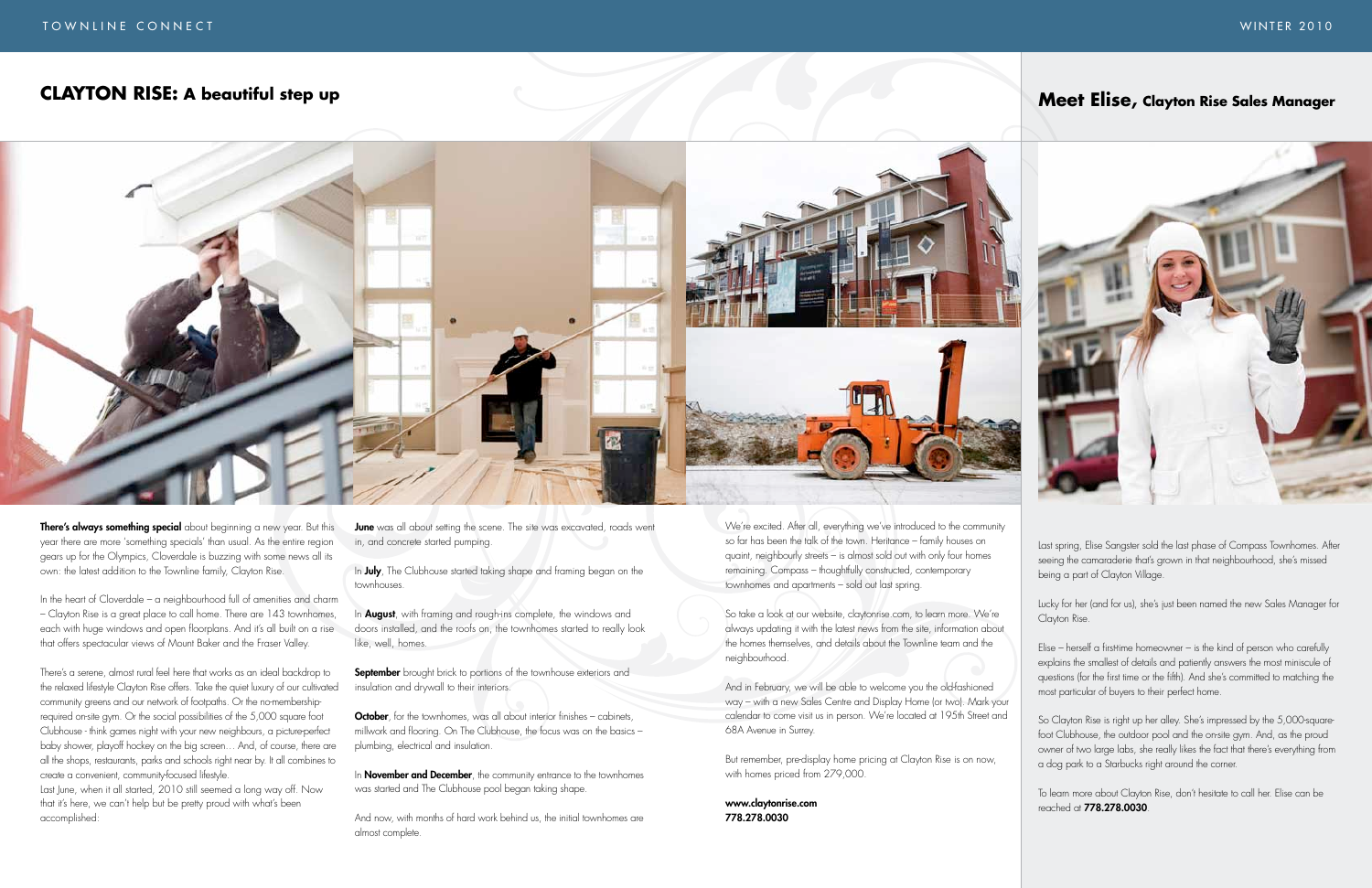In 2009, the Province of British Columbia announced its plans to implement a Harmonized Sales Tax for B.C. (the HST) which, subject to legislative approval, will come into effect on July 1st, 2010. The current PST rate in BC is 7%, which, when combined with the GST will result in a harmonized sales tax (HST) rate of 12%.

**Scenario No. 1** (The Easy One): You recently purchased a newly constructed home and have moved in.

What it means to you: No HST is payable.

How will the proposed HST impact you and your new home purchase? The first thing to do is to determine where you are in the home-buying process:

Scenario No. 2 (Still Easy): You've purchased a new home and haven't moved in or taken possession BUT you'll be taking possession before July 1st, 2010. What it means to you: No HST will be charged. Of course, you will be responsible for GST (net of any applicable rebate).

Scenario No. 3 (Still Easy but Getting a Little More Complicated): You've purchased a new home and haven't moved in or taken possession AND you won't be taking possession until AFTER July 1st, 2010.

- Did you write your Agreement before November 18th, 2009? Your sale is grand parented. Your purchase is subject to the federal component of the HST (aka the GST) but your purchase is not subject to the Provincial portion of the HST.
- Did you write your Agreement after November 18th, 2009? HST will be charged.

#### What it means to you depends on when you wrote your agreement:

You may qualify for a rebate of a portion of the GST/HST paid on your new home purchase. BC is proposing to provide a New Housing Rebate for new homes purchased as a primary residence. The rebate is 71.43% of the Provincial portion of the HST, up to a maximum of \$26,250. There is no phase-out of this rebate - homes priced above \$525,000 would qualify for this maximum rebate amount. In terms of the Federal portion of the HST, you may qualify for a partial GST rebate, depending upon the sale price and provided that the home is going to be your primary place of residence. Of course, in all these instances, some conditions apply so talk to your Real Estate Agent or your accountant or your lawyer to best determine the impact on your housing purchase.

#### Okay. So you have to pay HST. What about the New Housing Rebates?

It's a commitment that starts right from the beginning. As a new homeowner, we'll send you the first of three Customer Service Surveys within a month of your purchase. Once you take possession of your home, you'll get the second. The third survey follows a year after you move in.

Lee McGuire is real Renaissance man. On the one hand, he's got a passion for history. On the other, he's a sucker for everything cutting edge. Lucky for him, The Hudson – ultra-stylish, modernist residences wrapped in an historic landmark – is the ultimate marriage of the two.

E&OE. As per the British Columbia Ministry of Finance Tax Information Notice issued November 18th, 2009.





# **Kathleen!**



*Kathleen Lee - 2009 Customer Service Survey winner.*

Our sincere thanks go to everyone who completed a Customer Service Survey in 2009. And our congratulations go to Kathleen Lee who, just by filling out a survey, became the winner of this year's \$2,500 grand prize.

Kathleen will be moving from her apartment in White Rock to Clayton Rise in February. She's excited about the prize money (which, by the way, she'll use to buy a comfy chair for beside her new fireplace) and thrilled with her new home. She loves its open layout and grey colour scheme, and she can't wait to enjoy the view of the park and pond from her front window. She's also very impressed with the sales team's ongoing commitment to customer service.

For more information and a month-by-month update on The Hudson's progress – complete with photographs – visit **hudsonliving.ca**.

Each of our surveys is geared to ensure that the process of buying and living in your Townline home is optimal. If it isn't, we want to know. After all, that's how we can make things better.

If you would like to contact Townline Customer Service, please call 604.276.8823

The Hudson is all about restored Georgian grandeur on the exterior and thoroughly modern living on the interior. And while finding the right balance may be intimidating for some, not so for Site Supervisor McGuire.

Sure, he admits it's a project of epic proportion. Just gazing up at the historic façade of the Hudson's Bay building instills a sense of awe. Its astonishingly beautiful bones mean that every detail is crucial. For the 40-year veteran of the construction management business, though, that's not an issue. McGuire's reputation for clear vision, thorough planning and meticulous execution are being played out on The Hudson – to stunning results.

Each of the 243 windows – in 27 different styles, shapes and sizes – has already been lovingly refurbished; once spring rolls around, the caulking will provide the finishing touch. The ornate terra cotta work is receiving a similarly meticulous treatment. While the majority is being rebuilt, repointed and re-grouted, some recreated pieces are currently en route from Boston Valley, a specialty firm based in upstate New York. Meanwhile, the circa 1913 balustrades are being carefully refinished under a weatherproof enclosure.

Elsewhere on site, the mind set is decidedly more 21st century. After

all, in addition to heirloom treasures like exposed heritage columns and ceilings, The Hudson will boast up-to-the-minute features like geothermal heating and cooling. Twenty of the sixty 360-foot-deep holes needed to run the system have already been drilled. Once fitted with pipes, they'll carry glycol through the earth to heat or cool the building as needed. Also going high-tech are The Hudson's exterior walls. They're being fitted with a cutting-edge Detec system (invented right here in Victoria) that will monitor moisture levels.

Meanwhile, modern interior stairwells have replaced old steel ones and the elevator is being installed. The inner courtyard windows are being glazed and the roof is going on. On the very busy second and third floors, steel studs are going in, electrical and mechanical are being installed, and sprinklers and duct work are underway. And in the greenery-lined brick carriageway connecting Fisgard to Herald Street, blasting is complete. With more than 100 people working tirelessly, The Hudson is slated for completion in the summer of 2010.

And, the Hudson Place community is further expanding. Townline in partnership with BC Housing and TL Housing Solutions, has announced the newest addition to Hudson Place. Construction will start in Spring 2010 on the 12 storey Hudson Mews which is made up of 120 homeownership and rentals and is designed by Merrick Architecture. Stay tuned for more information in the New Year.

## **THE HUDSON: Update from Uptown... or the lowdown on downtown**

## **HST:** Three letters that could mean a lot to you **And the winner is...**

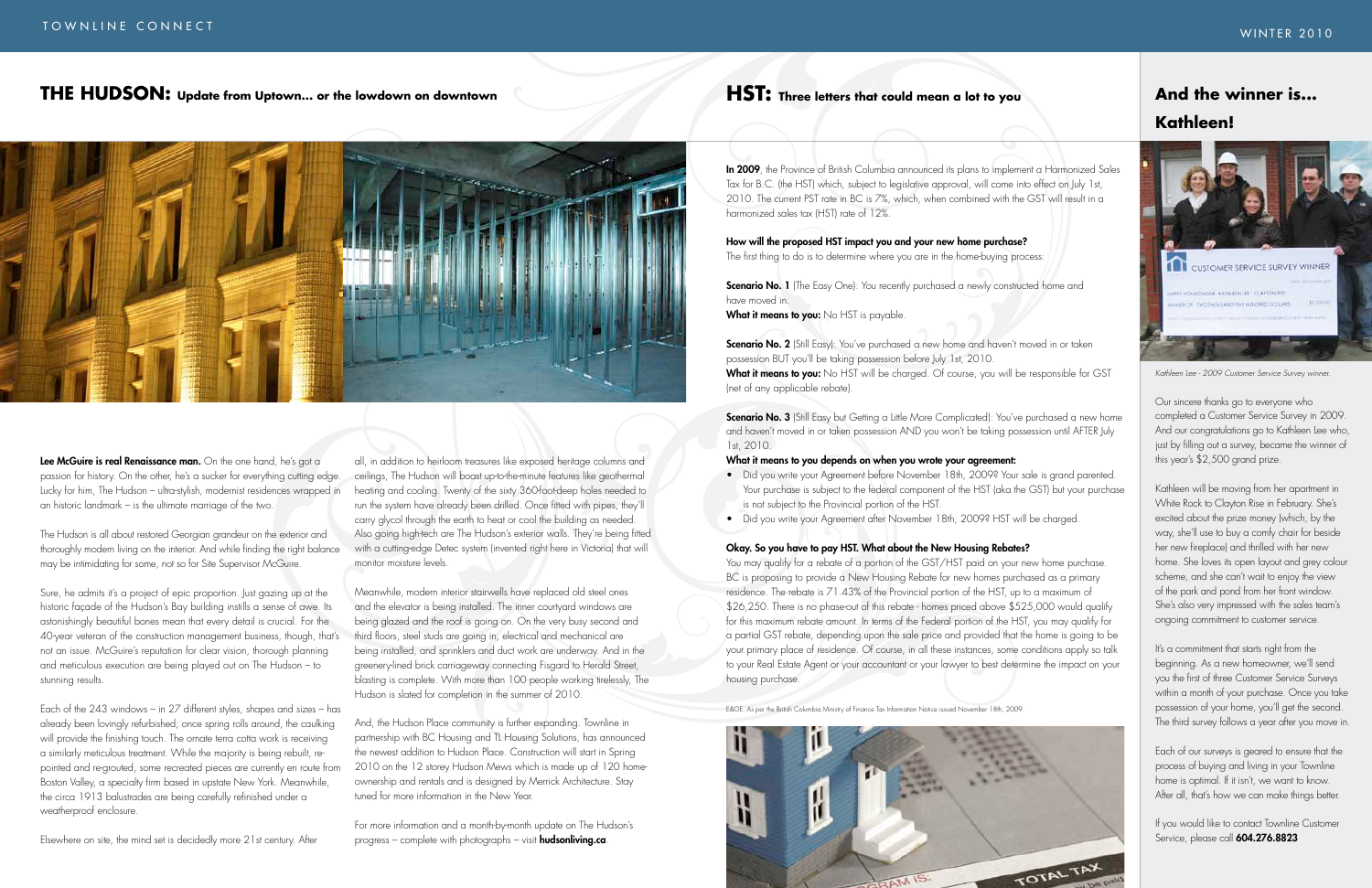### **RESIDENTIAL COMING SOON**

#### **The Hudson**

Hudson Place will consist of the redevelopment of a whole city block, including the historic Hudson's Bay Building which features 17 foot ceilings on the ground floor. This project features a wide range of commercial leasing opportunities. Douglas and Fisgard Streets, Victoria, BC Now Leasing

#### **Visit:** www.hudsonliving.ca

**Email:** retail@hudsonliving.ca

#### **540 Beatty**

540 Beatty is located between Pender and Dunsmuir Streets, in the heart of Crosstown in Downtown Vancouver. The ground floor commercial unit available within the building offers over 70 feet of frontage onto Beatty Street and ceiling heights of over 14 feet.

#### LEASED

The Dirty Apron Cooking School (dirtyapron.com)

## **Head Office**

The Townline Group of Companies 120 -13575 Commerce Parkway Richmond, BC Canada V6V 2L1

Call: 604 276 8823 Fax: 604 270 0854 **Visit:** www.townline.ca



### **OFFICE/COMMERCIAL**

#### **The Gardens**

A mixed use neighbourhood in a key gateway location in Richmond will offer multiple commercial opportunities. Visit: www.gatewaytorichmond.ca or www.liveatthegardens.ca **Coming Fall 2010** 

#### **Acheson Road**

4 residences to complete this rare collection of duplex homes. Clad in timeless brick and located close to services and entertainment, the Acheson Duplexes are described by the Richmond city council as an "example for Richmond", and are distinct residences designed with the single-family community in mind.

7660 Acheson Road, Richmond, BC







**Coming Fall 2010**

This lush masterplanned community in Squamish offers acres of parkland, stunning views, and an extensive network of trails. Open by appointment Pia Road & Condor Road, Squamish, BC **Call:** toll free 1-866-598-2473 or call Shawn Wentworth, Sea to Sky Premier Properties, at 604-815-3388 for a private appointment Web: www.thunderbirdliving.com

#### **The Hudson Mews**

Townline in partnership with BC Housing and TL Housing Solutions, has announced the newest addition to Hudson Place. Construction will start in Spring 2010 on the 12 storey Hudson Mews which is made up of 120 home-ownership and rentals and is designed by Merrick Architecture. Stay tuned for more

A unique collection of flats, 2-level lofts and innovative courtyard homes in Victoria's historic Hudson's Bay Building. Volumetric, modernist interiors for the next century of living in Uptown Victoria. Viewings by appointment only. 1703 Blanshard Street, Victoria, BC Call: 250-388-0018 or toll free 1-877-388-0018 Web: www.hudsonliving.ca

information in the New Year.

.

Luxurious three or four bedroom homes in Richmond's most desirable neighbourhood with two car garages, fully fenced backyards, spacious kitchens and open floor plans. Number One Road and Westminster Hwy,

# **Terra Nova** Terra Nova, Richmond, BC Call: 604 276 8823 **Coming Late 2010**



#### **Clayton Rise**

The highly anticipated new home community in the desirable Clayton neighbourhood of Cloverdale is a collection of 143 spacious townhomes. Features The Clubhouse with outdoor pool, movie, party and fitness rooms. Pre-display home pricing from \$279,000 68A Avenue & 195 Street, Surrey, BC Call: 778-278-0030 Web: www.claytonrise.com Register Today

#### **1241 Homer**

An exceptionally limited collection of homes located in Vancouver's desirable Yaletown District.

#### **Heritance**

3 bedroom single family homes in the heart of Clayton Village with finished basements, fenced yards and detached two-car garages. Open by appointment. Priced from \$472,000 189th Street & 68th Avenue, Surrey, BC

**Call:** Paul Klann, Royal LePage Wolstencroft Realty, at 604-862-4429 for a private appointment. Web: www.heritanceliving.ca

#### **540 Beatty**

Historic loft conversion of the Crane building in Vancouver's Crosstown district.

#### **Thunderbird Creek**

#### **The Hudson**

#### **Compass**

Compass' contemporary Townhomes offer spacious two and three-bedroom floorplans, an enviable list of luxurious features, and a sought-after Cloverdale location that combines small town charm with urban convenience.

#### SOLD OUT

For other opportunities in Cloverdale, see Clayton Rise.